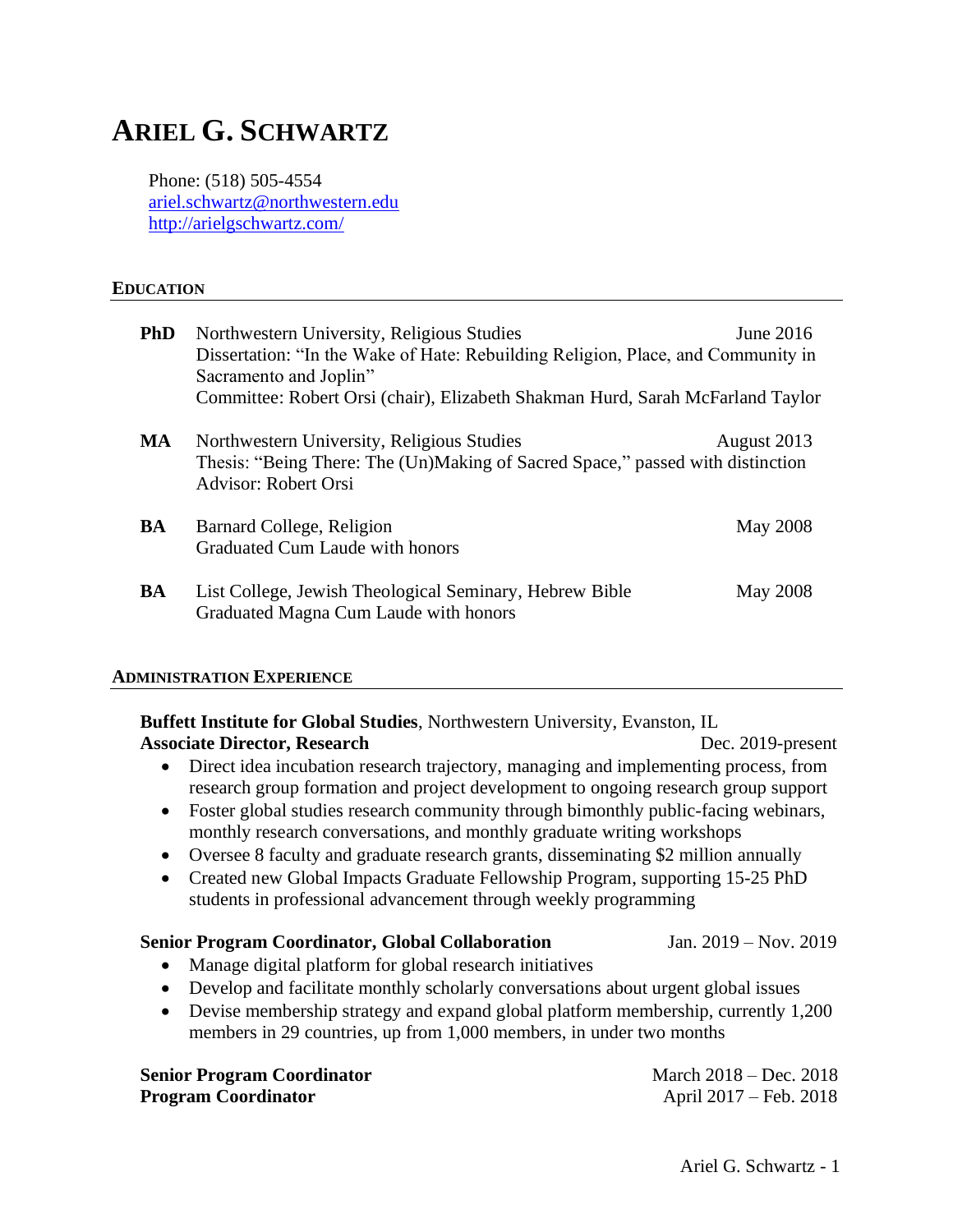- Launched new Distinguished Visitors Program
	- o Oversaw annual budget of \$500,000
	- o Organized programming for senior-level global affairs practitioners
	- o Planned seven large-scale events and collaborated with 15 units across Northwestern and Chicago
- Directed postdoctoral fellows and graduate fellows programs
	- o Developed postdoctoral fellows handbook and led annual orientation
	- o Supervised and supported 7 postdoctoral and 4 graduate fellows annually
- Managed onboarding, offboarding, and programming for 40 visiting scholars annually
- Conceived, designed, and facilitated innovative public-research writing workshop
- Researched and wrote evaluative reports about above programs for Buffett and University senior leadership

## **Religion & Global Politics program**, Northwestern University 2013-2015 **Creator and coordinator**

- Established ongoing graduate certification program for the university by writing and revising proposal
- Founded interdisciplinary workshop for 20 students and faculty to collaborate on research and writing
- Acquired \$2,000 in funding to support initial years of workshop
- Scheduled and facilitated monthly meetings of 10-15 participants
- Organized guest lectures and panels attended by 35-50 graduate and faculty researchers

# **"Religion and the Natural Elements" Conference**, Northwestern University 2013-2014 **Chair**

- Directed a committee of eight graduate students in conference conception and planning
- Composed nationwide RFP, vetted proposals, and coordinated presentations by 30 students and faculty for an audience of more than 100 people
- Secured \$10,000 from three different funding sources and maintained conference budget

# **TEACHING EXPERIENCE**

Teaching competencies in Religion and Politics; Religion and Violence; Affect Theory and Material Religion; Religion, Space, Place; Ethnography and Narrative; Religious Pluralism; American Religions; Theories and Methods in Religious Studies

# **IvyAchievement and freelance tutoring**, remote 2016-present **College counseling and essay specialist**

- Mentor 25 predominantly international (India, Kazakhstan, Indonesia, etc.) high school students in their college applications processes, including academic planning
- Work with students to develop their personal narratives for application essays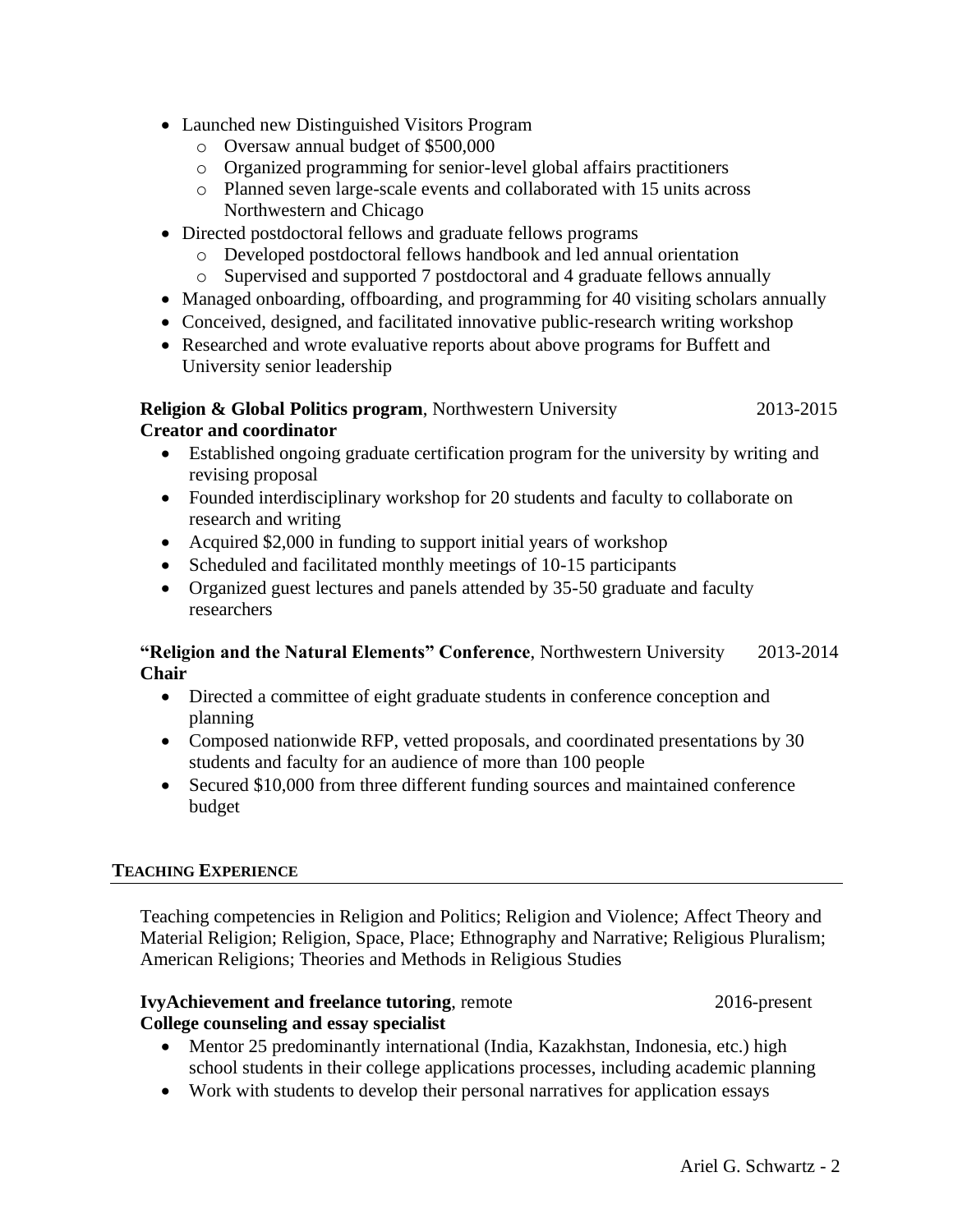- Review, edit, and proofread high school students' college applications
- Edit and proofread Master's theses and Ph.D. dissertations for content, grammatical, and syntactic issues

**Lake Forest College**, Lake Forest, IL 2015-2016 **Northwestern University,** Evanston, IL **Visiting Lecturer**, Religious Studies

- Crafted curricula and weekly lesson plans for an undergraduate courses in Religion and Politics and for an upper-level undergraduate seminar in Religion and Violence
- Planned and delivered weekly lectures to 39 students
- Created assessments and evaluated student proficiency in learning and writing
- Guided 15 students in writing and revising papers and producing independent research projects

# **Northwestern University**, Evanston, IL 2011-2015

**Teaching Assistant**, Religious Studies; School of Education and Social Policy

- Supported faculty teaching courses on Islam, Buddhism, Judaism, and ethnographic research methods
- Planned and led 2-4 discussion sections each week
- Supervised more than 50 undergraduate students in research design and execution
- Counseled 60-70 undergraduate students on course material and writing skills
- Graded assessments and evaluated student progress

#### **Joint Distribution Committee**, Mumbai, India 2008-2009 2008-2009 **Community educator**

- Devised and led young adult and adult education courses for over 150 community members
- Created and facilitated leadership training and program implementation for teens and young adults

# **PUBLICATIONS**

# *In Progress*

*In the Wake of Hate: Community and Identity After Arson* (manuscript in preparation).

"Losing Space and Safety" (in preparation), Journal of *Emotion, Space, and Society*.

# *Reviews and Encyclopedia*

Review of *Strangers in Their Own Land*, Arlie Russell Hochschild (2016). *Journal of Hate Studies*.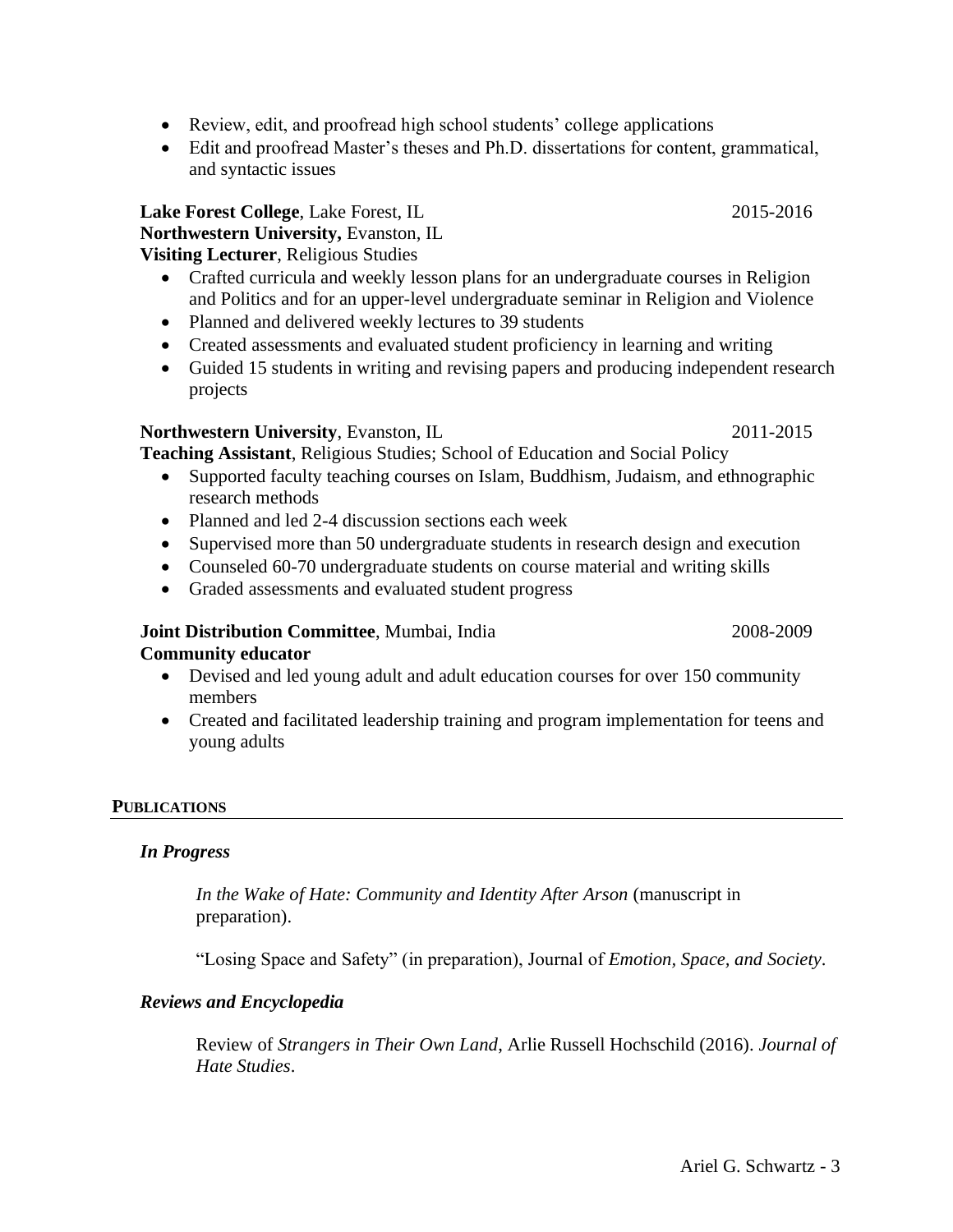Review of *Fighting Words: Religion, Violence, and the Interpretation of Sacred Texts*, ed. John Renard (2012). *Religion & Theology 20* (2013): 403-406.

"Sacred Space," in the *Encyclopedia of Psychology and Religion*. Summer 2013. <http://www.springerreference.com/docs/html/chapterdbid/306591.html>

## **HONORS AND AWARDS**

| <b>Award for Outstanding Service</b><br>Institute for International Education – Scholars at Risk | 2018 |
|--------------------------------------------------------------------------------------------------|------|
| <b>Dissertation Completion Fellowship</b><br>American Association of University Women            | 2015 |
| <b>Crown Fellowship, Northwestern University (declined)</b>                                      | 2015 |
| <b>George Bond Graduate Award for Teaching, Northwestern University</b>                          | 2015 |
| <b>Graduate Affiliate</b><br>Kaplan Institute for the Humanities, Northwestern University        | 2014 |
| <b>Graduate Research Grant, Northwestern University</b>                                          | 2014 |
| <b>Samuel Dornfield Prize for work in Old Testament, Barnard College</b>                         | 2008 |

## **CONFERENCES AND INVITED LECTURES**

#### *Conference Papers*

"Implicating Islam," North American Religions Unit, American Academy of Religion, Denver, Colorado, 2018.

"Categorizing Hate: American Hate Crime Laws and the Construction of Religion and Race," Law, Religion, and Culture Unit, American Academy of Religion, San Antonio, Texas, 2016.

"Clearing Religious Rubble: Rebuilding After Arson," Space, Place, and Religion Unit, American Academy of Religion, Atlanta, Georgia, 2015.

"Picking Through Religious Rubble," Sensory and Material Cultures of Religion Unit, Midwest American Academy of Religion, Ada, Ohio, 2015.

"Rallying for Unity and the Push for Pluralism," Religion and American Culture Unit, Midwest American Academy of Religion, Ada, Ohio, 2015.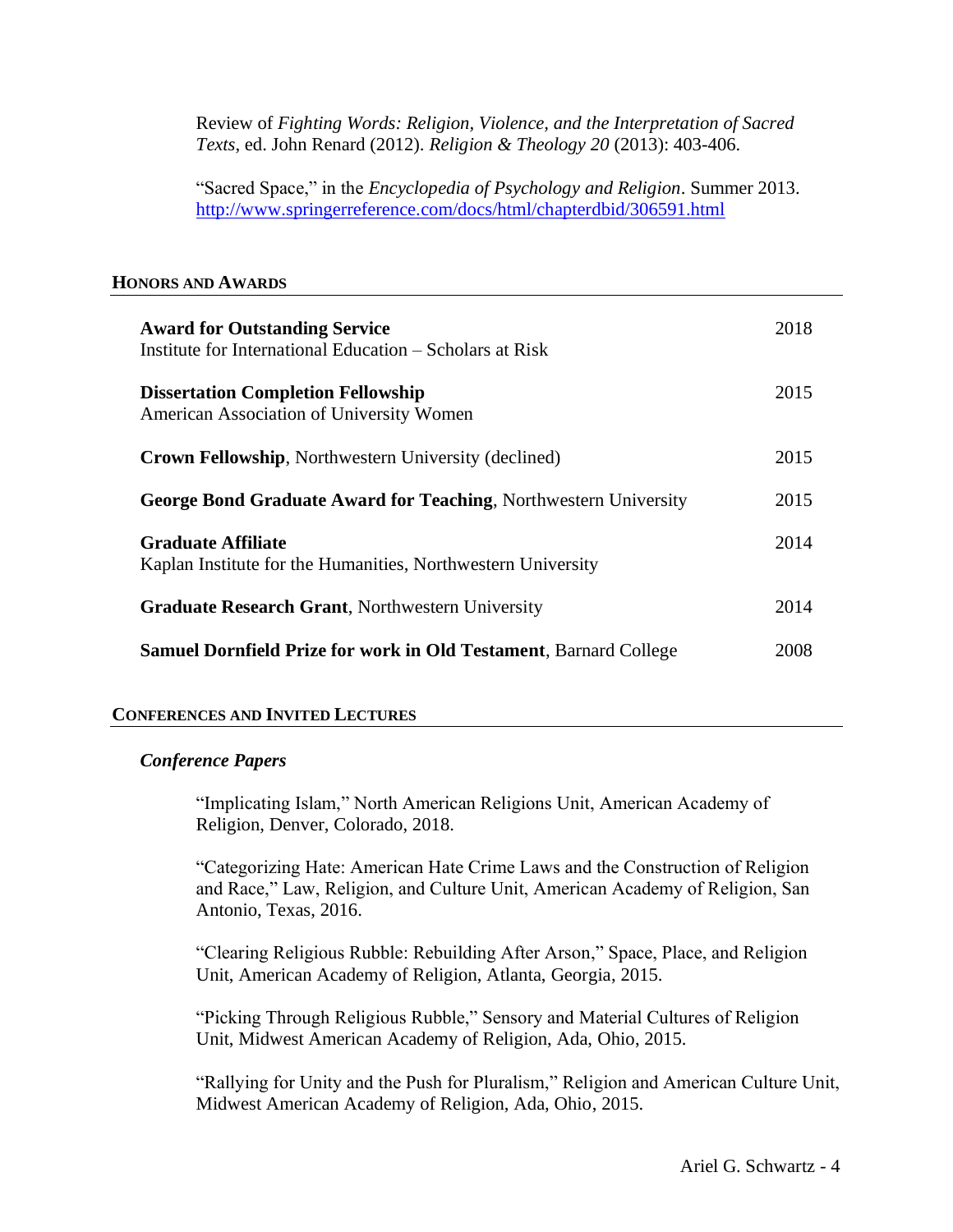"The (Dis)Enchanted City," International and Interdisciplinary Conference on Emotional Geographies, University of Groningen, Netherlands, 2013.

"Between Heaven and Earth: The Global Modern Sacred City," International Association for the Study of Environment, Space, and Place, University of Florida, Gainesville, 2013.

"Erasing 'Backyard' Anti-Semitism: The Architecture of Memory," Ethnography and Biography: The Practice and Product of Writing Lives, University of Colorado, Boulder, 2012.

"Swami Vivekananda and the Double Horizon: Experiencing the 1893 Parliament of World Religions," Religion and the Senses Graduate Conference, Stanford University, 2011.

## *Invited Lectures*

"Losing Space and Safety: Emotional Geographies Before and After Arson," Yale University, 2017.

"A Strike Against Us All: Religious Pluralism After Arson," Jewish Theological Seminary of America, 2017.

Religion and Politics series, First Presbyterian Church of Libertyville, IL, 2016.

"In the Wake of Hate," American Association of University Women, Deerfield, IL, 2016.

"Rethinking 'Religious Violence,'" University of Illinois-Chicago, 2014.

"Modern Trends of Judaism: An Ongoing Debate," Northwestern University, 2012.

"Women in the Hebrew Bible," Northwestern University, 2011.

"Violence, Sacred Space, and the Vulnerable Body," Initiative for the Study of Material and Visual Cultures of Religion, Yale University, 2011.

#### **PROFESSIONAL SERVICE AND TRAINING**

**Participant, North American Religions Workshop**  Northwestern University, 2010-2017

**Graduate Teaching Certificate**